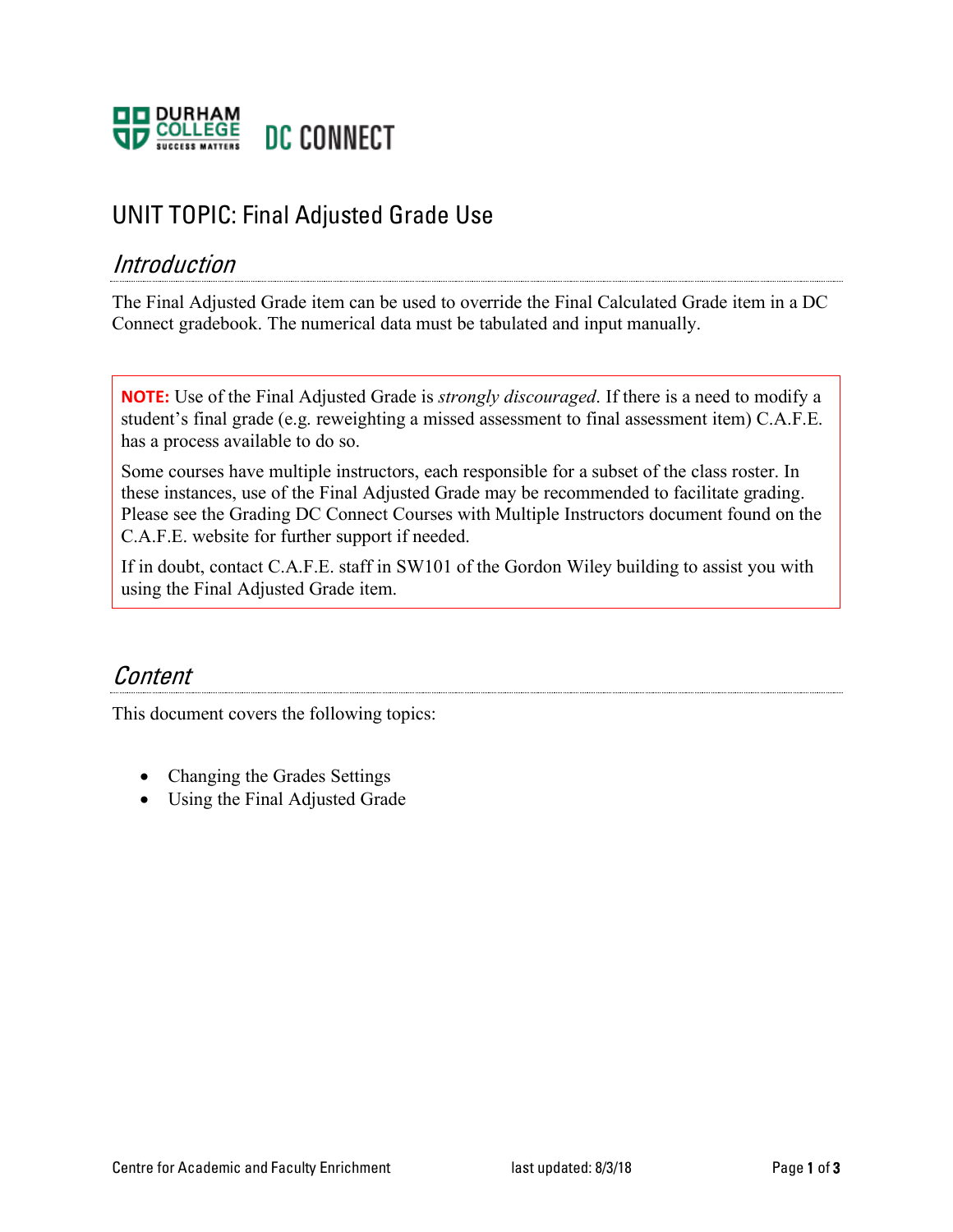#### Changing the Grade Settings

**NOTE:** When there is a need to use the Final Adjusted Grade, it is used for *all* students enrolled in the course.

The first step in implementing the Final Adjusted Grade item is updating the Grades settings.

| Navigate to the <b>Grades</b> tool and click on the <b>Settings</b> link.<br><b>Enter Grades</b><br><b>Manage Grades</b><br>Schemes                   | Setup Wizard             |                                                                    | Settings | $\bigcirc$ Help |
|-------------------------------------------------------------------------------------------------------------------------------------------------------|--------------------------|--------------------------------------------------------------------|----------|-----------------|
| Click on the <b>Calculations Options</b> tab.<br><b>Personal Display Options</b>                                                                      | Org Unit Display Options | <b>Calculation Options</b>                                         |          |                 |
| Under the Final Grade Released title, select the<br><b>Adjusted Final Grade property.</b><br>Scroll to the bottom of the page and click <b>Save</b> . |                          | <b>Final Grade Released</b><br>Release<br>Calculated Final Grade @ |          |                 |

### Using the Final Adjusted Grade

To input marks for the Final Adjusted Grade, click on the **Grades** of your course and navigate to the **Enter Grades** page.



| Final Adjusted Grade $\vert \bullet \vert$ | Scroll to the far right of the table, click the action menu for<br>the Final Adjusted Grade, and select the Grade All option. |
|--------------------------------------------|-------------------------------------------------------------------------------------------------------------------------------|
| Edit                                       |                                                                                                                               |
| <b>Grade All</b>                           |                                                                                                                               |
| Statistics                                 |                                                                                                                               |
| Event Log                                  |                                                                                                                               |